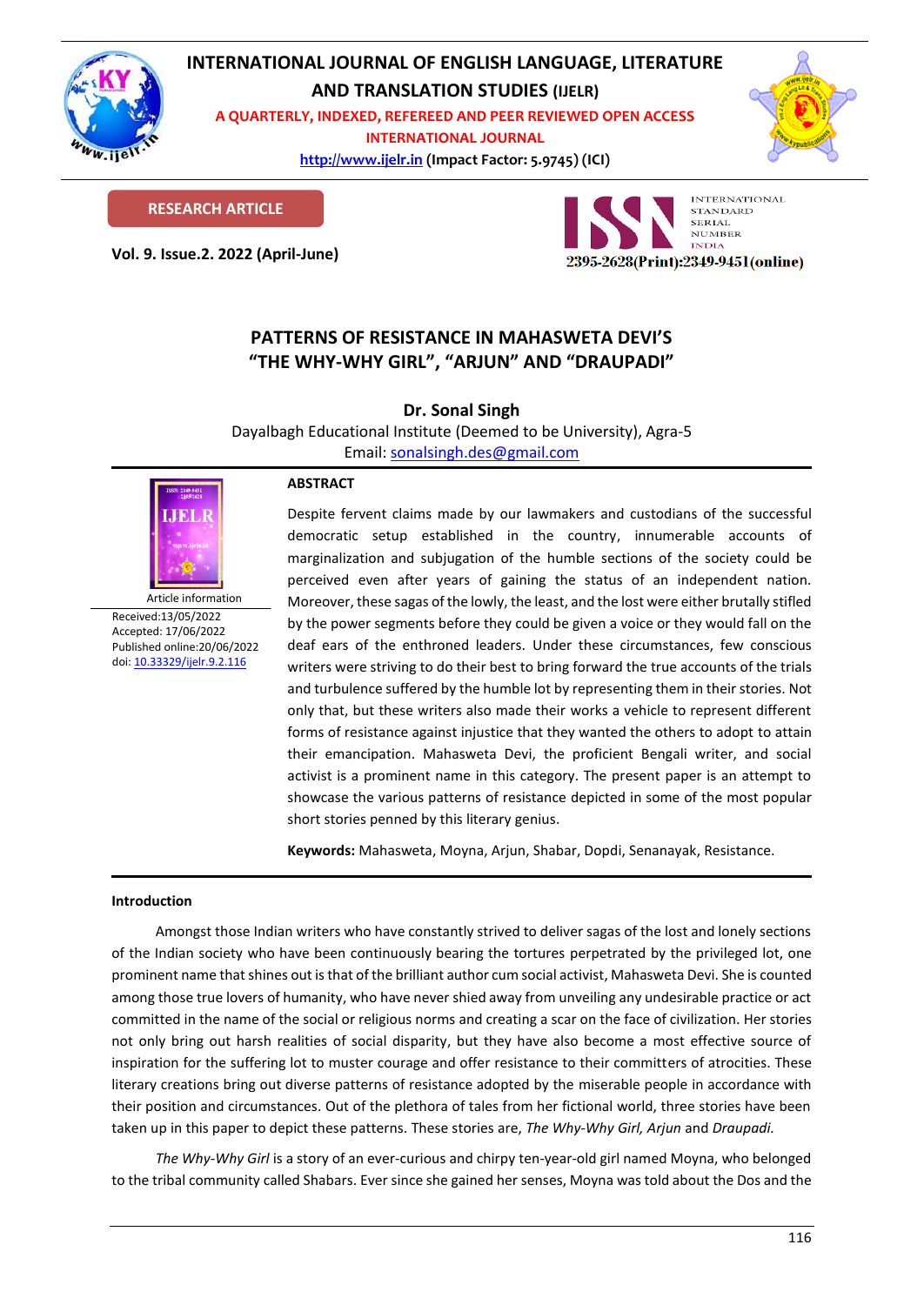Don'ts to be followed before the landlord and the others who belonged to the superior clans. She was made to do arduous chores in the landlord's house in exchange for insufficient leftover food and meager irregular wages. On top of this, she was also expected to offer words of gratitude with a submissive stance for this unfair treatment. Furthermore, nobody cared if while completing these chores, the small tribal children like her missed the chance to go to school. Due to the shallow and discriminating socio-religious norms, the tribals could not even draw water from the village wells and had to go and fetch water from far-off situated water resources. The children of the upper-class families lived a luxurious and far more privileged existence in comparison to the tribal children.

However, Moyna was an embodiment of curiosity, vigour, nerve as well as rational- mindedness. Unlike her submissive and meek parents, Moyna was seen posing questions after questions against the unfair ways of the upper-class people of her village. For instance, she would often ask:

"Why do I have to walk so far to the river to fetch water?"

"Why do we live in a leaf hut?"

"Why can't we eat rice twice a day?" (*TWWG*, 5)

When her mother reminded her to thank the Babu (landlord) for giving them leftover rice, Moyna did not agree,

"Why should I?" Moyna said. "Don't I sweep the cowshed and do a thousand jobs for him?

Does he ever thank me? Why should I?" (*TWWG*, 4)

Moyna even seemed to possess a much better sense of self-respect in comparison to her mother and other tribals. She would always condemn accepting the leftover food from the privileged lot. She used to say, "Why should I eat their leftovers?" (*TWWG*, 5)

Although Moyna's questions were often dismissed or laughed off, her stance could be counted as a harbinger of resistance by the unprivileged lot against their long-borne atrocities. The pattern of resistance in Moyna's case could be regarded as an innocent and subtle plea expressed by a bright child, who was slowly moving towards the status of being self-aware. The books, which were shown to Moyna as the source of answers to all her queries, were used as a symbol of change and revolution in the story, a change that was soon going to become a long-awaited reality with the spread of education and awareness of human rights.

Another interesting story by Mahasweta Devi, where a unique form of resistance emerges, is a story entitled, 'Arjun'. Here the author tells the story of Ketu Shabar, a good-for-nothing drunkard tribal who turns into the saviour of his tribe. The story revolves around 'Arjun', a tree sacred to the Shabar tribe. For the Shabars who were once forest dwellers, Arjun was a manifestation of the divine. They believed that the tree had protected and benefitted them since time immemorial. In fact, the Arjun tree was considered to be a symbol of their very existence. However, Bishal Mahato, a politician, wanted the tree to be cut down at all costs. He entrusts Ketu Shabar with this task. Ketu has his reservations about cutting down the tree that means everything to him but is left with no choice as Mahato threatens to send him to jail if he fails to accomplish the task.

"You have to cut down the arjun tree," Bishal said.

"Why Babu?" Ketu was startled.

"Just do what I say."

"Please babu, I've just come out of jail, babu."

"If I wanted to send you back, would you be able to prevent it?"

"No, babu." (*Arjun*, 2)

The situation was indeed a trying one for the tribal community. As Manu Mangattu recounts: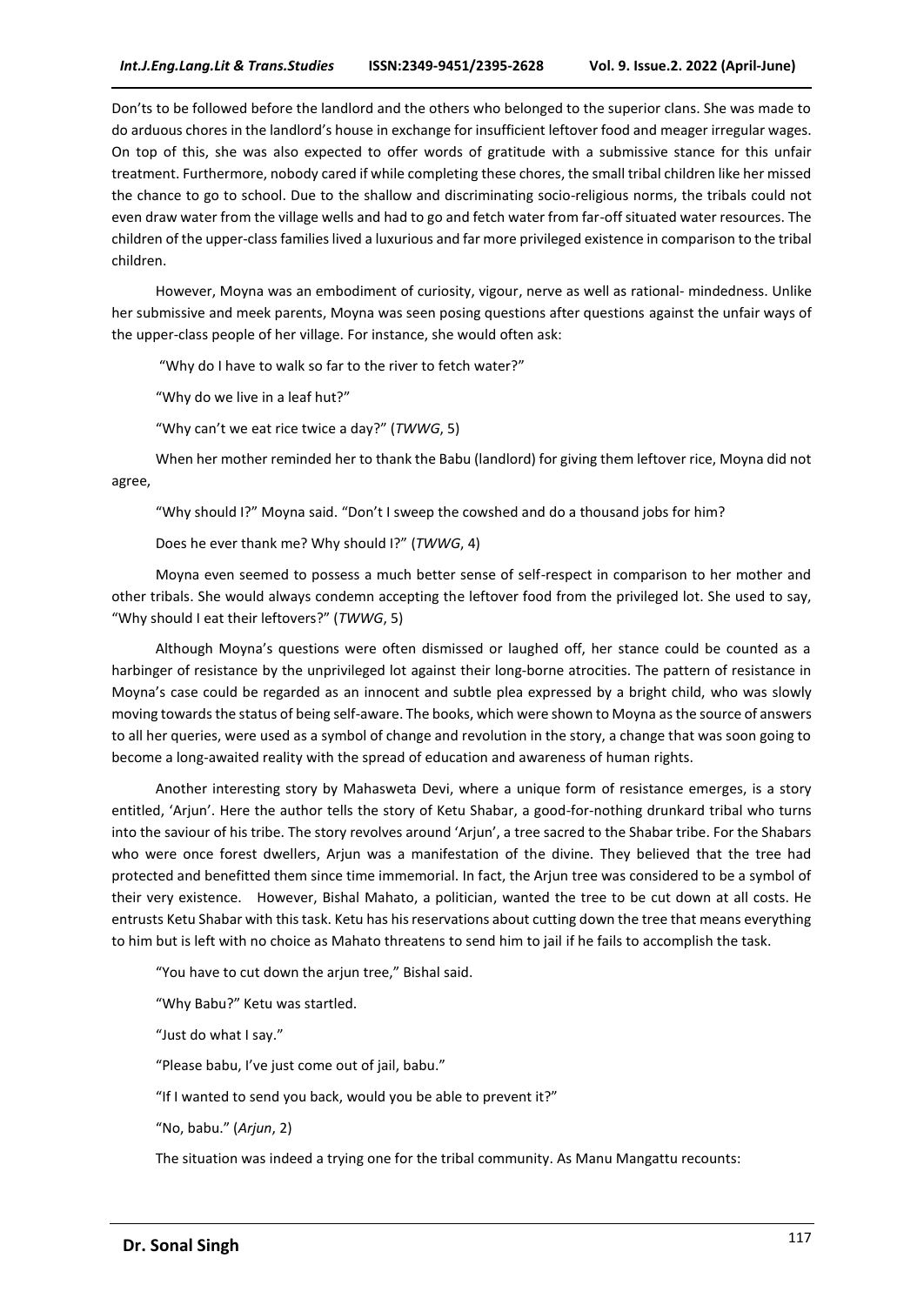These tribals had, for long, been jungle dwellers and as forests got cleared and trees felled, they are now forced to live in the prosperous village of the Bandihi. Society and the system have continually persecuted, exploited and almost obliterated this handful of tribals from the face of the earth. And when Mahato orders the Arjun to be cut down, it is like obliterating the last mute symbol of their existence. (Mangattu, 2)

However, Ketu seeks help from his friends, and together they hatch a plan to outwit Mahato and instead of using his money to cut the tree, use it to protect the symbol of their ancient heritage. They cook up a dream wherein Mahato pays Diga, one of the tribesmen, money and instructs him to build a concrete base around the trunk of Arjun. They spread this news far and wide that a word has been received from God and everyone should pay homage to the Arjun tree. People pour from far and wide to make their offerings to the 'gram devata'. When Mahato returns to the village, he receives a shock as he never expected the tribesmen to go against his commands but could not do anything against their solidarity which was witnessed for the first time. Evidently, Mahato gets a taste of his own medicine, as the Shabars use his money to make a permanent base to safeguard Arjun. Here, resistance has taken the pattern of a covert demonstration of solidarity against injustice perpetrated on a whole community. Despite losing his money, Mahato did not have the courage to go against such a vehement display of religious sentiments by the tribals. Through this story, Devi seems to be imploring the tribals to rise above their marginal and subjugated status and use the force of togetherness to fight back against all forms of injustice.

The third story, *Draupadi*, presents the most overt form of resistance cum protest against the infernal experiences borne by the tribals at the hands of the so-called custodians of law and justice. *Draupadi* is a story about Dopdi Mehjen, a woman who belongs to the Santhal tribe of West Bengal. She was a fighter for social justice, who with her husband, Dhulna, murders wealthy landlords and usurps their wells, which are the primary source of water for the village. The government attempts to subjugate these tribal rebel groups through many means: kidnapping, murder, and rape. After Dopdi is captured, Senanayak instructs the army officers to rape her to extract information about the rebel uprising. Ironically, the same officers who violated her body, insist that she covers up once she is 'done with'. However, to the shock and embarrassment of the police officers, Dopdi rips off her clothes, refuses to cover or wash her mutilated body, and walks toward officer Senanayak, exclaiming, *"There isn't a man here that I should be ashamed of"* (Draupadi,402). She walks out, naked, bruised and wounded, refusing to hide the evidence of brutality and unwilling to be shamed. This disturbs the officers and the Senanayak who are unsure of what to do in this unprecedented and unpredictable situation. The body that was given lifelong bruises as a means of punishment, could not be made to surrender. In fact, the bruised body was used as a weapon against the very perpetrators of injustice. Laughing at the dismay and embarrassment of the officers and refusing to let them cover her, Dopdi vehemently retorted, "What's the use of clothes? You can strip me, but how can you clothe me again? Are you a man?" (*Draupadi*, 402) As Shweta Radhakrishnan appropriately writes:

Before I heard the laugh of the Medusa, it was the laugh of Dopdi Mehjen that rang through, clear, unwavering and unashamed. Dopdi was the first female character I had encountered in literature, who, in the face of unimaginable violence, retained her sense of agency as an act of resistance – despite the most heinous efforts to strip her of it. (Radhakrishnan, 1)

Thus, Mahasweta Devi's fictional universe abounds with numerous sagas of various forms of resistance against atrocities and injustice. Her heart-rendering tales have been built around the real instances of both brutal as well as subtle acts of the slaughter of humanity, some of which were personally witnessed by her. On the one hand, her tales help the readers in obtaining a true picture of insensitive marginalization as well as erosion of democracy taking place in many rural and tribal parts of India, and on the other hand, they stimulate the courage in the suffering masses to unflinchingly adopt any suitable means to display resistance against the acts of injustice challenging their peaceful and dignified existence.